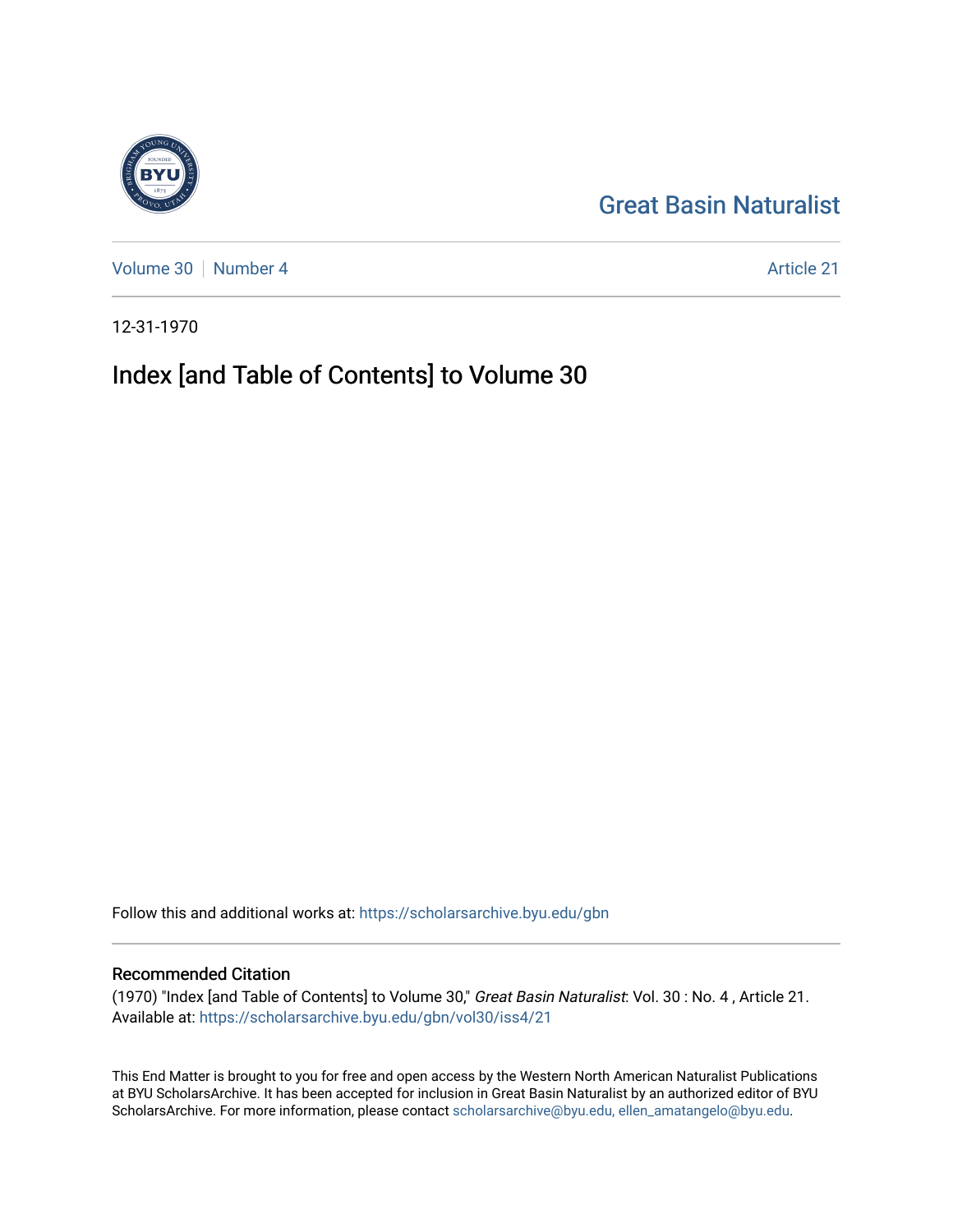# The Great Basin Naturalist

VOLUME XXX, <sup>1970</sup>

Editor: Vasco M. Tanner Associate Editor: Stephen L. Wood



PUBLISHED AT BRIGHAM YOUNG UNIVERSITY, BY Brigham Young University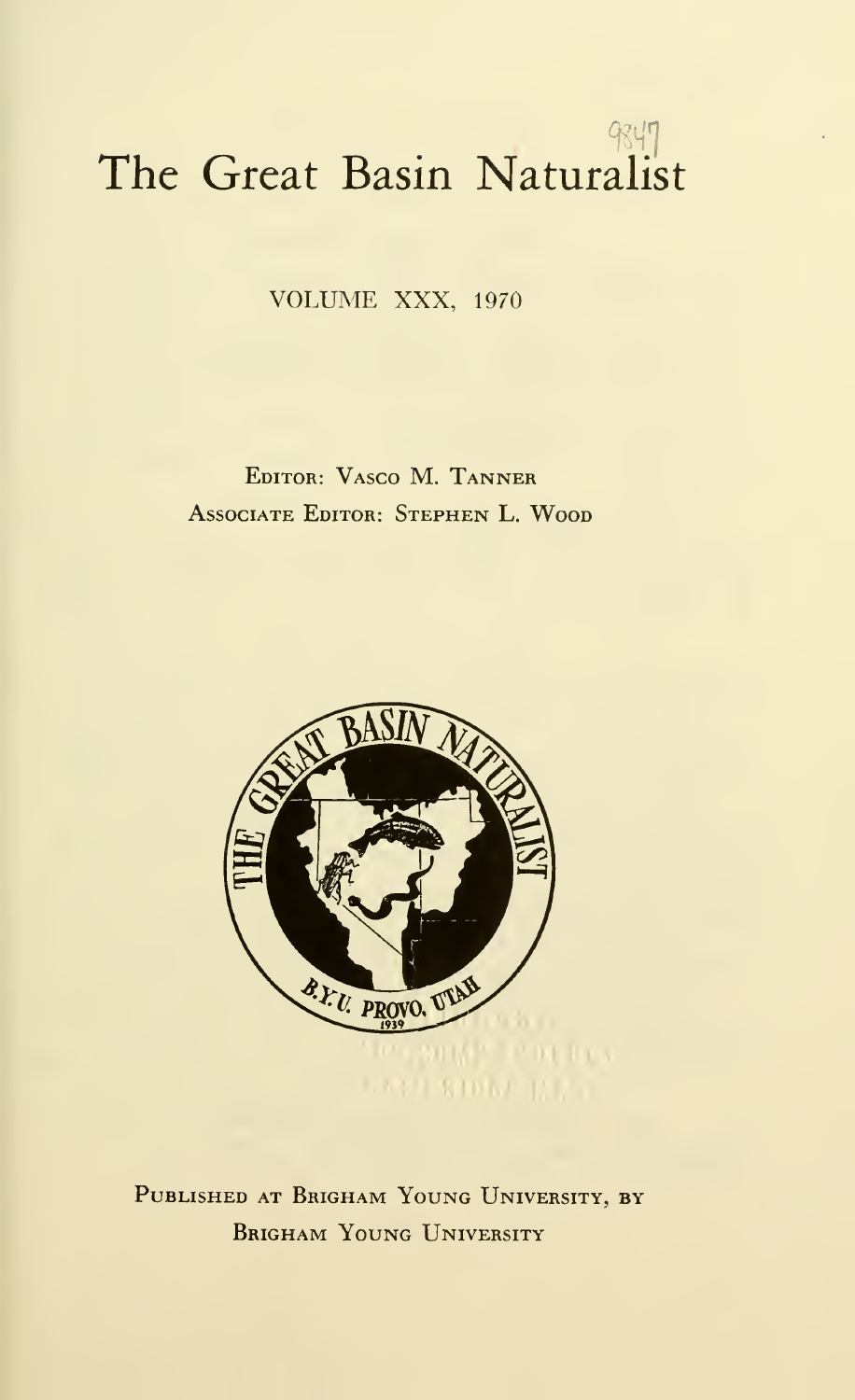#### TABLE OF CONTENTS

#### Volume XXX

#### Number <sup>1</sup> — March 30, <sup>1970</sup>

| A New <i>Ambrysus</i> from Venezuela (Hemiptera, Naucori-   |               |
|-------------------------------------------------------------|---------------|
|                                                             |               |
| A New Species of Oribatid Mite (Cryptostigmata: Oriba-      |               |
| tellidae). Illustrated. William B. Grabowski                | $\mathcal{D}$ |
| Notes on the Herpetology of Grant County, Oregon. Jeffrey   |               |
|                                                             | 9             |
| A Fossil Turtle from the Green River Formation in Utah.     |               |
|                                                             | 13            |
| New and Unusual Plants from Utah. Illustrated. Stanley      |               |
| L. Welsh                                                    | 16            |
| A Revision of the Utah Species of Townsendia (Composi-      |               |
|                                                             | 23            |
| SCIENTIFIC NOTE: Notes on the Distribution of <i>Macro-</i> |               |
| tus waterhousii in Southern Nevada. Michael J.              |               |
|                                                             | 53            |

#### Number <sup>2</sup> —June 30, <sup>1970</sup>

| Richardson's Ground Squirrel (Spermophilus richardsonii)     |     |
|--------------------------------------------------------------|-----|
| in the Laramie Basin, Wyoming. Illustrated. Tim W.           |     |
| Clark                                                        | 55  |
| A Taxonomic Comparison of Uta stansburiana of the Great      |     |
| Basin and the Upper Colorado River Basin in Utah.            |     |
| with a Description of a New Subspecies. Illustrated.         |     |
|                                                              | 71  |
| Leptotyphops humilis in Death Valley, California. Fenton     |     |
| R. Kav                                                       | 91  |
| Comments on <i>Lesquerella hitchcockii</i> . James L. Reveal | 94  |
| A Preliminary Report on the Algal Species Presently          |     |
| Found in Utah Lake. Illustrated. William J. Harding          | 99  |
| SCIENTIFIC NOTE: Herpetological Distribution and Life        |     |
| History Notes for Hawaii and Western North America.          |     |
| J. Robert McMorris                                           | 106 |
| SCIENTIFIC NOTE: The Rattlesnake Crotalus atrox in           |     |
| Southern Nevada. B. B. Anderson and F. H. Emmerson           | 107 |
|                                                              |     |

#### Number <sup>3</sup> — September 30, <sup>1970</sup>

|  |  | Revision of the <i>Hedysarum boreale</i> Complex. Illustrated. |     |
|--|--|----------------------------------------------------------------|-----|
|  |  |                                                                | 109 |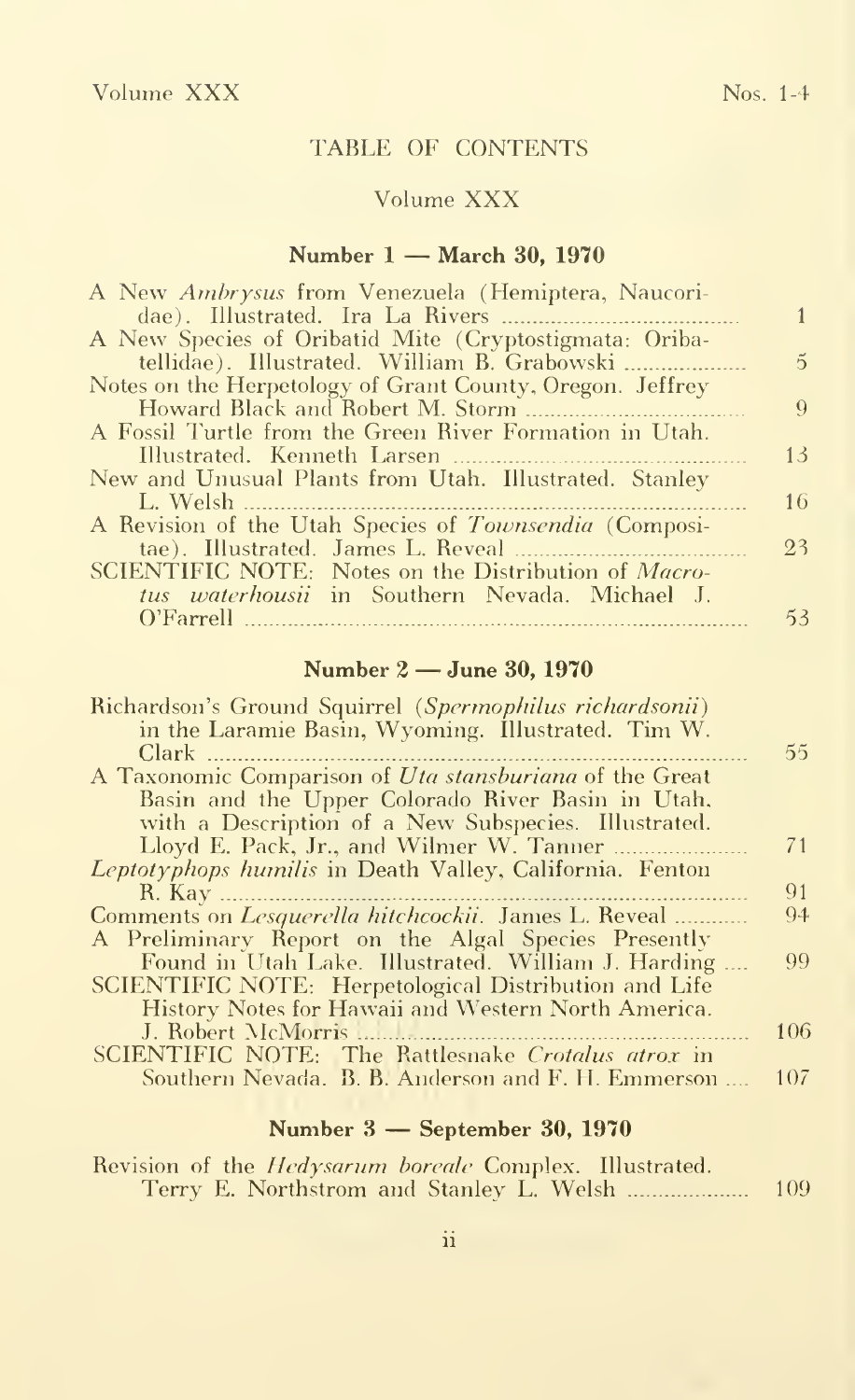| A Survey of the Helminth Parasites of Cattle and Sheep     |     |
|------------------------------------------------------------|-----|
| in Utah Valley. Illustrated. J. Carl Fox. Ferron L.        |     |
|                                                            | 131 |
| Environmental Responses of Active Lizards at Saratoga      |     |
| Springs, Death Valley, California. Illustrated. Fenton     |     |
|                                                            | 146 |
| Speciation in the Fijian and Tongan Iguana Brachylophus    |     |
| (Sauria, Iguanidae) with the Description of a New          |     |
| Species. Illustrated. David F. Avery and Wilmer W.         |     |
| Tanner                                                     | 166 |
| Studies in Nearctic Desert Sand Dune Orthoptera, Part XII. |     |
|                                                            | 173 |

### Number <sup>4</sup> — December 31, <sup>1970</sup>

|                                                          | 181 |
|----------------------------------------------------------|-----|
|                                                          | 190 |
| Vasco M. Tanner—A Public Servant. Calvin L. Rampton      | 195 |
| Vasco M. Tanner—A Participating Citizen. Verl G. Dixon   | 196 |
| Vasco M. Tanner—A Dedicated Public Servant. J. Hamil-    |     |
| ton Calder                                               | 197 |
| Vasco M. Tanner-A Great Teacher. Clarence Cottam         | 200 |
| Vasco M. Tanner—A Pioneer in Conservation. Walter P.     |     |
| Cottam                                                   | 203 |
|                                                          | 205 |
| Some Memories and Impressions of My Association with     |     |
|                                                          | 207 |
| Vasco M. Tanner-An Inspiring Teacher. Kenneth L. Duke    | 209 |
| Tribute to Dr. Vasco M. Tanner. Andrew H. Barnum         | 211 |
| Vasco M. Tanner-A Lifetime with Beetles. Hugh B. Leech   | 213 |
| Vasco M. Tanner—A Diversified Career. James W. Bee       | 216 |
| Vasco M. Tanner—Colleague and Friend. George H. Hansen   | 218 |
| A Catalogue of the Fish, Amphibian, and Reptile Types in |     |
| the Brigham Young University Museum of Natural           |     |
|                                                          | 219 |
| Tannerocoris New Genus, and New Species of Miridae       |     |
| (Hemiptera) from the Western United States. Harry        |     |
| H. Knight                                                | 227 |
| New or Little-Known Tipulidae from Middle America        |     |
| (Diptera). I. Illustrated. Charles P. Alexander          | 232 |
| Studies in Nearctic Desert Sand Dune Orthoptera. Part    |     |
|                                                          | 242 |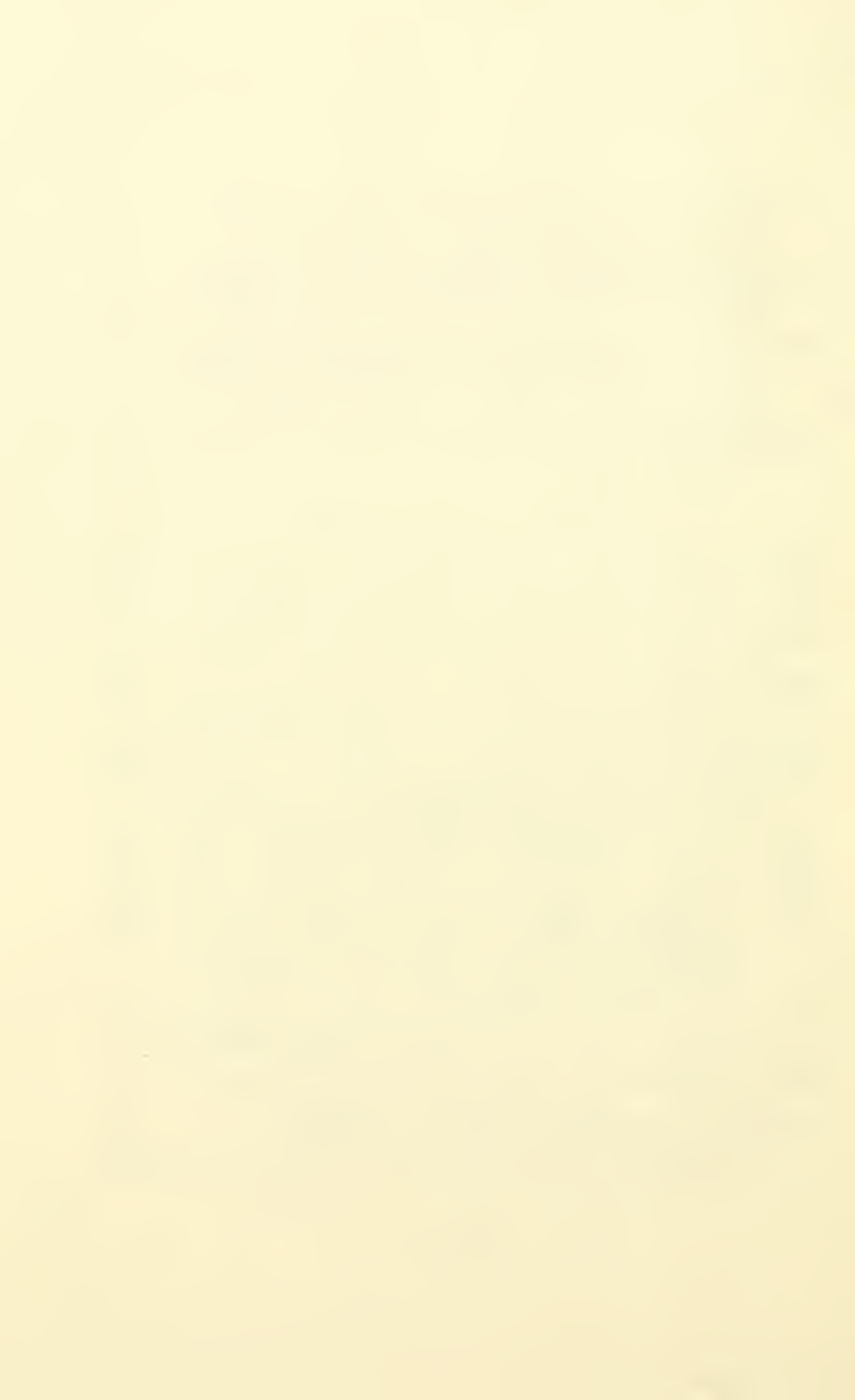The new genera, species, subspecies and varieties in this volume appear in bold type in this index.

- A Catalogue of the Fish, Amphibian, and Reptile Types in the Brigham Young University Museum of Natural History, p. 219.
- A Fossil Turtle from the Green River Formation in Utah, p. 13.
- A New Ambrysus from Venezuela Environment (Hemiptera, Naucoridae), p. 1. Lizards (Hemiptera, Naucoridae), p. 1.
- A New Species of Oribatid Mite (Cryptostigmata: Oribatellidae), p. 5.
- A Preliminary Report on the Algal Species Presently Found in Utah Lake, p. 99.
- A Revision of the Utah Species of Townsendia (Compositae), p. 23.
- A Survey of the Helminth Parasites of Cattle and Sheep in Utah Valley, p. 131.
- A Taxonomic Comparison of Uta stansburiana of the Great Basin and the Upper Colorado River Basin in Utah, with a Description of a New Subspecies, p. 71.
- Alexander, Charles P., Article by, p. 232.
- Ambrysus scolius, p. 1.
- Anderson, B. B. and F. H. Emmerson, Article by, p. 107.
- Austrolimnophila (Austrolimnophi-
- *la)* subsessilis, p. 238.<br>Avery, David F. and Wilmer W. Tanner, Article by, p. 166.
- Barnum, Andrew H., Article by, p. 211.
- Bee, James W., Article by, p. 216.
- Black, Jeffrey Howard and Robert M. Storm, Article by, p. 9.
- Blazzard, John, Article by, p. 207.
- Brachylophus brevicephalus, p. 167.
- Calder, J. Hamilton, Article by, p. 197.
- Cheilotrichia (Empeda) tanneri, p. 240.
- Clark, Tim W., Article by, p. 55.
- Comments on Lesquerella hitchcockii, p. 94.
- Cottam, Clarence, Article by, p.

200.

- Cottam, Walter P., Article by, p. 203.
- Dixon, Verl G., Article by, p. 196.
- Duke, Kenneth L., Article by, p. 209.
- Environmental Responses of Active Saratoga Death Valley, California, p. 146.
- Eriogonum revealianum, p. 17.
- Europiella basicornis, p. 230.
- Europiella knowltoni, p. 228.
- Europiella monticola, p. 230.
- Europiella multipunctipes, p. 229.
- Fox, J. Carl, Ferron L. Andersen,
- and Keith H. Hoopes, Article by, p. 131.
- Grabowski, William B., Article by, p. 5.
- Gutierrezia sarothrae var. pomariensis, p. 19.
- Hansen, George H., Article by, p. 218.
- Harding, William J., Article by, p. 99.
- Harrison, Bertrand F., Article by, p. 205.
- Hayward, C. Lynn, Article by, p. 181.
- Herpetological Distribution and Life History Notes for Hawaii and Western North America, p. 106.
- "I Do," Included a Zoo, p. 190.
- Kay, Fenton R., Articles by, p. 91, 146.
- Knight, Harry H., Article by, p. 227.
- La Rivers, Ira, Article by, p. 1.

Larsen, Kenneth, Article by, p. 13.

- Leech, Hugh B., Article by, p. 213.
- Leptotyphops humilis in Death Valley, California, p. 91.
- McMorris, J. Robert, Article by, p. 106.
- New and Unusual Plants from Utah, p. 16. New or Little-Known Tipulidae from
- Middle America (Diptera), I., p. 232.

250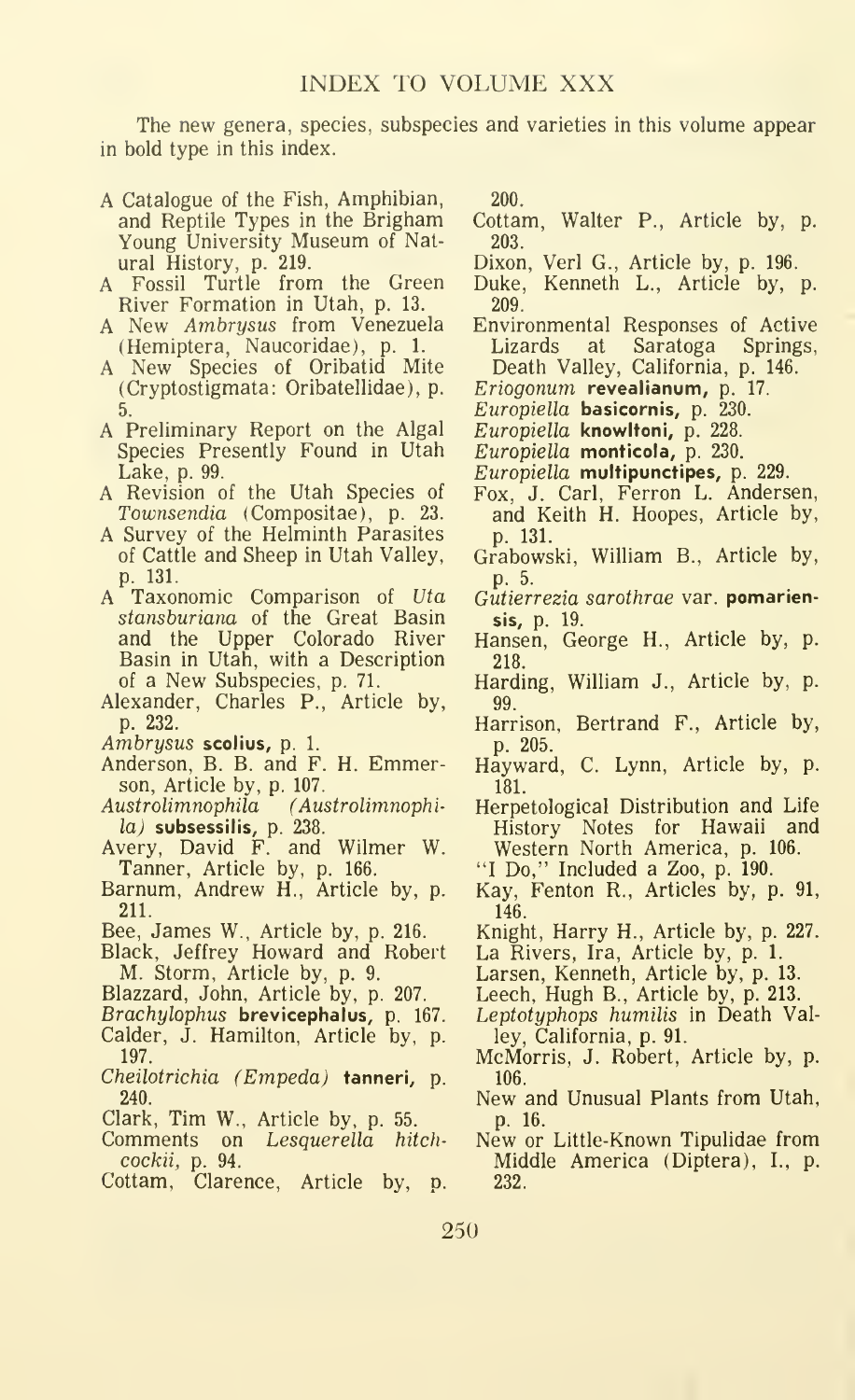- Northstrom, Terry E. and Stanley L. Welsh, Article by, p. 109.
- Notes on the Distribution of Macrotus waterhousii in Southern Nevada, p. 53.
- Notes on the Herpetology of Grant County, Oregon, p. 9.
- O'Farrell, Michael J., Article by, p. 53.
- Oribatella anomola, p. 5.
- Pack, Lloyd E., Jr., and Wilmer W. Tanner, Article by, p. 71.
- Rampton, Calvin L., Article by, p. 195.
- Reveal, James L., Articles by, p. 23, 94.
- Revision of the Hedysarum boreale Complex, p. 109.
- Richardson's Ground Squirrel (Spermophilus richardsonii) in the Lara mie Basin, Wyoming, p. 55.
- Shannonomyia semireducta, p. 239.
- Some Memories and Impressions of p. 20<br>my Association with Vasco M. Vasco Tanner, p. 207.
- Speciation in the Fijian and Tongan Iguana Brachylophus (Sauria, Iguanidae) with the Description of a New Species, p. 166.
- Studies in Nearctic Desert Sand Dune Orthoptera, Part XII, p. 173.
- Studies in Nearctic Desert Sand Dune Orthoptera, Part XIII, p. 242.
- Tanner, Annie Atkin, Article by, p. 190.
- Tanner, Wilmer W., Article by, p. 219.
- Tannerocoris, p. 227.
- Tannerocoris New Genus, and New Species of Miridae (Hemiptera)

from the Western United States, p. 227.

- Tannerocoris sarcobati, p. 227.
- The Rattlesnake Crotalus atrox in Southern Nevada, p. 107.
- Tinkham, Ernest R., Articles by, p. 173, 242.
- Tipula (Bellardina) flinti, p. 236.
- Tipula (Eumicrotipula) estella, p. 237.
- Tribute to Dr. Vasco M. Tanner, p. 211.
- Tribute to Vasco Tanner, p. 205.
- Uta stansburiana **uniformis**, p. 87.

Utabaenetes, p. 244.

- Utabaenetes tanneri, p. 245.
- Vasco M. Tanner, p. 181.
- Vasco M. Tanner—A Dedicated Public Servant, p. 197.
- Vasco M. Tanner—A Diversified Ca-
- reer, p. 216.<br>Vasco M. Tanner—A Great Teacher, p. 200.<br>asco M.
- Tanner—An Inspiring Teacher, p. 209.
- Vasco M. Tanner—A Lifetime with Beetles, p. 213.
- Vasco M. Tanner—A Participating
- Citizen, p. 196. Vasco M. Tanner—A Pioneer in Conservation, p. 203.
- Vasco M. Tanner—A Public Servant, p. 195.
- Vasco M. Tanner—Colleague and Friend, p. 218.
- Viscainopelmatus, p. 175.
- Viscainopelmatus davewerneri, p. 176.
- Welsh, Stanley L., Article by, p. 16. Zelandotipula serratimargo, p. 233.